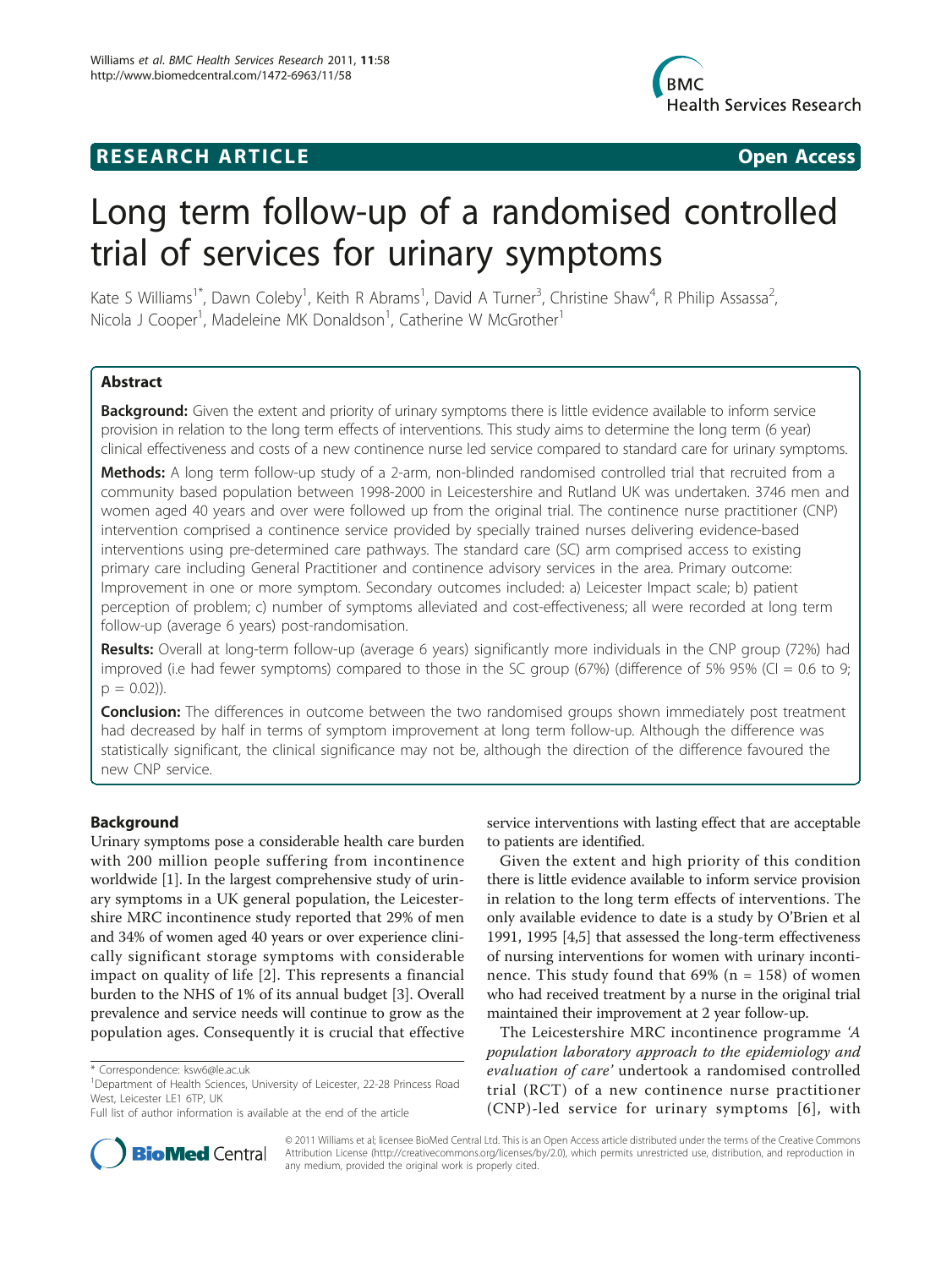outcomes at 3 months (immediately post-treatment) and 6 months. The new CNP led service proved to be the most effective with a 10% higher cure rate than standard care (SC) with statistically and clinically significant reductions in urgency, frequency and nocturia as well as incontinence. In addition, quality of life improvements were greater in users of the CNP led service and higher levels of patient satisfaction were achieved. This was the first study to show the effectiveness of nursing services on urinary storage symptoms (rather than simply incontinence) and associated QOL. This follow-up study determines the long-term outcomes from this RCT. It is crucial to establish whether the identified differences in outcomes between the standard care (SC) service and the new continence nurse practitioner (CNP) led service were maintained.

## Methods

### Design

This study is a follow-up study of a 2-arm, non-blinded randomised controlled trial that recruited from a community based population in Leicestershire and Rutland between 1998-2000 [[6](#page-8-0)]. Follow-up was undertaken in 2006.

## Sample

All individuals were recruited to the original trial with one or more of the following symptoms: incontinence several times per month or more, or several times a year plus reported impact [[7\]](#page-8-0); frequency, hourly or more, or two hourly plus impact; *nocturia*, three times per night, or twice a night plus impact; or *urgency*, very strong or overwhelming, or strong with impact.

### Randomisation

Randomisation to the original trial was undertaken by household following informed consent at a ratio of 4:1 (CNP:GP). This allocation was necessary in order to ensure sufficient numbers in the nested trials (reported elsewhere) for detrusor overactivity and urodynamic stress incontinence. The statistical programme SAS was used to generate the random allocation sequence and was implemented using sealed envelopes, numbered sequentially.

### Intervention

The participants were randomised to receive either: (i) a continence service provided by specially trained nurses delivering evidence-based interventions using pre-determined care pathways or (ii) standard care which comprised usual access to GP and existing continence services. The duration of the intervention was eight weeks. Full details of study methods, interventions and 3 and 6 month outcomes have been reported previously [\[6\]](#page-8-0).

## Follow-up

We followed-up the original participants using a postal questionnaire (with two reminders) between 5-7 years later (participants had been recruited over a 3 year period, mean time to follow-up was 6 years).

## Outcome measures

The primary outcome was improvement in one or more symptoms of which cure (no symptoms) is a subset. This was assessed using validated symptom severity questions, comprising the symptoms of incontinence, urgency, frequency and nocturia, obtained by postal questionnaire [[7\]](#page-8-0). The questions were originally validated for use in an interviewer assisted questionnaire. In order to assess their use in a postal questionnaire we undertook a validation study in a sample of 85 participants stratified by age and gender. Kappa statistic was used to compare the interview and postal questionnaire responses for each question. Overall agreement was good. Most kappa statistics were over the threshold value of 0.5 indicating 'moderate' agreement (the majority were 0.7). The secondary outcome measures are divided into two groups: original secondary outcomes, i.e. those which were recorded at 3 and 6 months and again at long term follow-up, and additional secondary outcomes, i.e. those that were collected in order to supplement the original data and take account of important changes e.g. with regard to symptom sub groups. Original secondary outcome measures included:, a) Leicester impact scale, a validated instrument measuring impact on quality of life [[8\]](#page-8-0) (a scale developed for the study - with a range of 0 to 42 (there were 21 items with a maximum score of 2 on each item); b) patient perception of problem (Question: How much of a problem would you say you have with your urinary symptoms?) and satisfaction with current symptoms (Question: If you had to spend the rest of your life with urinary symptoms as they are now, how would you feel? Would you be....); and c) costs. Additional secondary outcomes included: d) outcomes according to symptom subgroups; e) predictors of long term improvement; and f) health related quality of life measured using the EQ5 D at follow-up. These outcomes were identified to determine whether there were any specific predictors of improvement, for example symptom subgroups that would enable service providers to target services of the future to specific groups.

### Statistical analysis

Effectiveness of the intervention at long term follow-up was analysed by 'intention to treat'. Results were expressed as absolute differences between observed proportion of individuals with each symptom in the two groups and proportions of individuals who improved (together with corresponding 95% confidence interval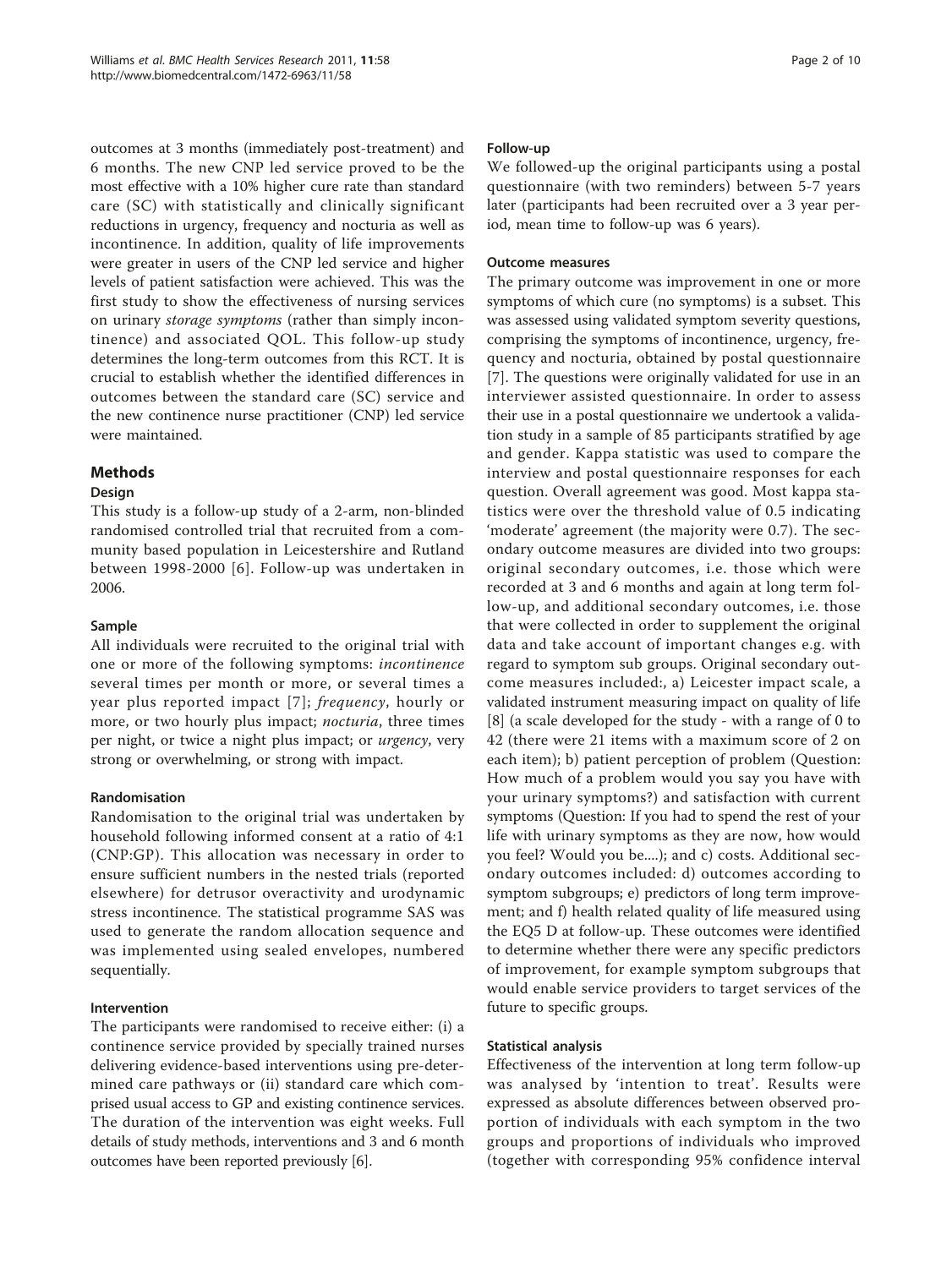[CI]). Satisfaction with services was reported descriptively. A  $\chi^2$  test was used to test the difference in proportions and a t-test on the absolute difference in impact score from baseline was used for analysing impact score. In order to identify whether there were any identifiable baseline predictors of improvement at follow-up (in terms of number of symptoms), multivariate logistic regression was used to both simultaneously assess the predictive effect of a variety of factors and also to explore the evidence of any treatment-covariate interactions. The 2728 patients with follow-up data at 6 years gave the power to detect a minimum clinically significant difference of 10% (from 50-60%) at the 1% significance level with over 95% power as the original trial had been designed specifically to adequately power a number of small embedded trials.

### Costing Study

The original trial estimated the cost-effectiveness of the nurse led service in terms of cost per symptom alleviated and cost per 'case cured'. To examine how resource usage and hence costs have changed we included questions for resource use in the long-term follow up survey using similar methodology to the original trial. These covered: padding, aids and appliances, contacts with healthcare professionals, and use of hospital services. These questions asked specifically about resource use and expenditure in the last six months. We were unable to ask about the whole 5-7 year period due to unreliable recall. The costs used in the original trial were based on 2000/1 UK£s. As these would not reflect current costs we updated the costs in this analysis to the cost year 2006/7 using relevant recent sources of unit costs [\[9](#page-8-0)-[11\]](#page-8-0). Where costs had been calculated from data obtained from the earlier trial we updated using the retail price index [\[12](#page-8-0)]. Analysis of missing data indicated that cases with missing data were statistically significantly different, and worse, in terms of health and urinary symptoms (the extent of missing data in the symptom and QOL data was minimal). For this reason we imputed missing data using regression-based multiple imputation implemented via the ICE macro in STATA version 10 [\[13](#page-8-0)].

Ethical Approval for this study was given by Leicestershire Local Research Ethics Committee Two (LREC reference:05/Q2502/9).

### Results

Of the 3746 individuals who took part in the original trial and therefore comprised our sample, 332 had died, 107 requested no further contact on completion of the original trial and 190 had migrated out of county, of the 3117 remaining a response rate of 87% ( $n = 2728$ ) was achieved following 3 mailings (Figure [1](#page-3-0). flow chart). There were no significant baseline differences in those originally recruited ( $n = 3746$ ) and those who were followed up (n = 2728) in terms of age, gender, ethnicity, long term health or urinary symptoms (Table [1](#page-4-0)). The randomised groups were also similar. In addition we looked at baseline differences between responders at follow-up, non-responders at follow-up ( $n = 389$ ), those who had died since the original trial  $(n = 332)$ , those who had migrated out of county ( $n = 190$ ) and those who requested after the original trial that they did not wish to be mailed again ( $n = 107$  $n = 107$  $n = 107$ ). Table 1 shows that each of the groups were broadly similar at baseline in terms of demographics and urinary symptoms with the exception of those who died, these individuals were older and more likely to be male than other responders/ non-responders recorded. The mean length of follow-up from baseline was 6 years.

### Primary Outcome

#### Improvement/cure in urinary symptoms

Overall, at long-term follow-up significantly more individuals in the CNP group (72%) had improved (had fewer symptoms) compared with 67% in the SC group (difference of 5% (95% CI = 0.6 to 9;p = 0.02)). At 6 years the proportion reporting no symptoms or 'cured' was 31% in the intervention group and 27% in the SC group (difference of 4%, (95% CI -0.4 to 8  $p = 0.08$ )). Changes in individual urinary symptoms (leakage, frequency, urgency and nocturia) were not significantly different between the two groups at follow-up (see table [2](#page-5-0)) despite a significant difference having been observed at 3 and 6 month follow-ups.

### Original Secondary Outcomes

a) Impact on activities and feelings (QoL) Absolute change from baseline on the overall quality of life scale was calculated at follow-up to be 4 (Inter Quartile Range IQR 1-9) in the CNP group and 4 (IQR 1 to 10) in the SC group. The mean difference (between CNP and SC) in change from baseline was 0.31 (95% CI:  $-0.46$  to 1.08),  $P = 0.4$ 

b) Perception of problem and satisfaction with symptoms By long term follow up differences between the CNP and SC groups in terms of reported 'no problem' or 'mild problem' and satisfaction with current symptoms had diminished. Although in each case the CNP arm gave more positive responses there was no significant differences between the groups (Table [3](#page-6-0)).

c) Results of the costing study The results of the costing study from the follow up survey are presented in Table [4](#page-6-0). We had complete cost data for 2217 out of 2728 cases.

There were no statistically significant differences in costs between the CNP and the GP groups. NHS costs for both men and women were higher in the CNP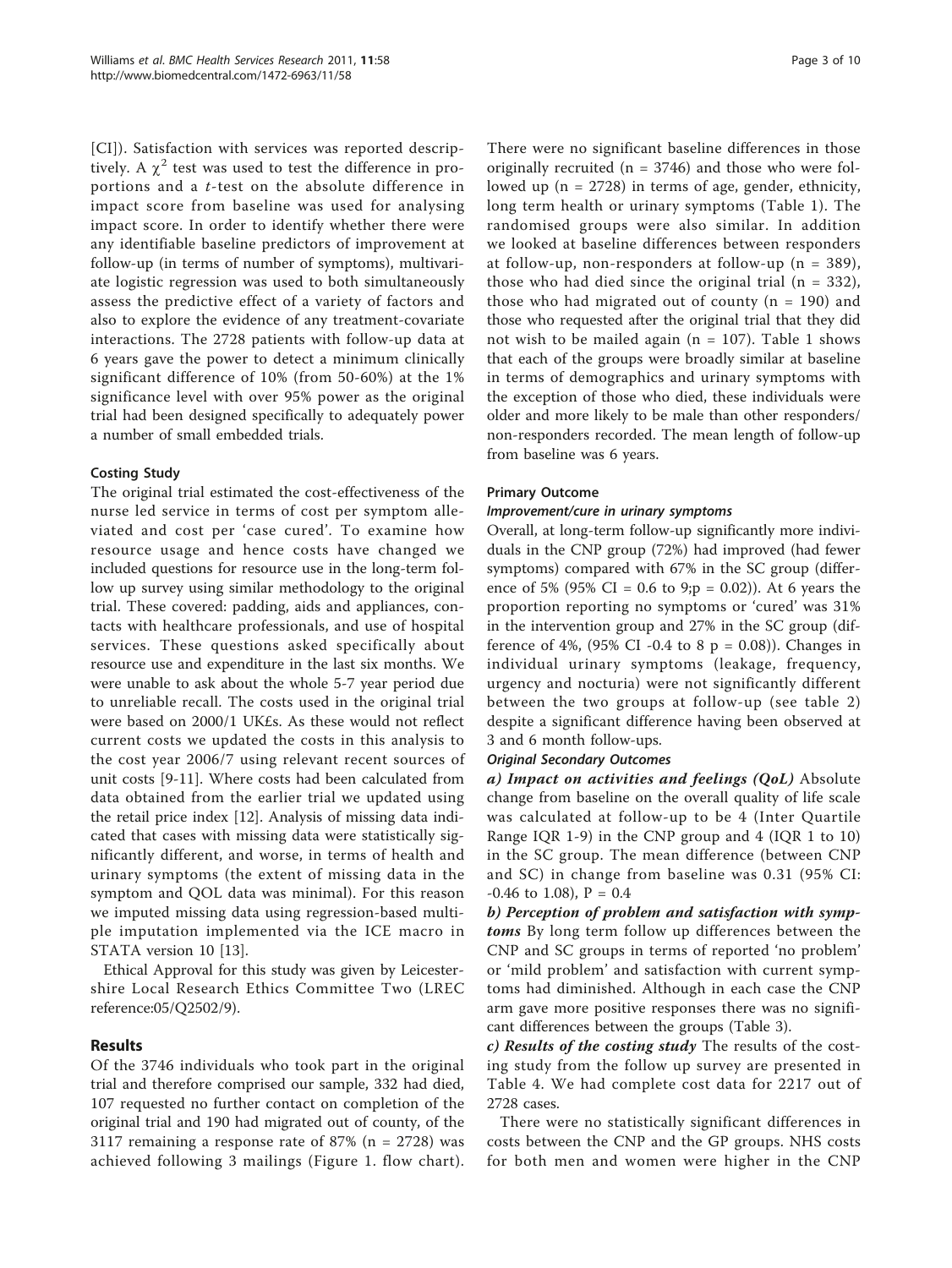<span id="page-3-0"></span>

group. However, NHS costs for both groups were similar for men and women. Costs borne by respondents themselves were higher for women (due to much higher spending on pads). Total costs were substantially higher for the CNP group, due to higher NHS costs in both males and females.

#### Additional Secondary Outcomes

d) Outcomes according to symptom sub group Sub -group analysis was undertaken to determine whether outcomes were different for specific symptom sub groups. Those identified were the International Continence Society (ICS) defined symptom sub-groups of Urodynamic Stress Incontinence (USI), Overactive bladder (OAB) & Mixed symptoms [[14](#page-8-0)]. Table [5](#page-7-0) displays results at long-term follow-up in terms of improvement (i.e. reduction in the number of symptoms present compared to baseline) and 'cure' (i.e. no symptoms present at follow-up) between the CNP and standard care arms of the trial stratified by ICS classification (USI, OAB and Mixed) at baseline (i.e. randomisation). Only for those patients who received an initial classification of Mixed did the use of a CNP appear to be statistically significantly better than standard care ( $P = 0.01$ ). The category

'other' comprises those without an ICS classification and included those with individual symptoms of nocturia, frequency or continuous leakage.

e) Predictors of Long-term Improvement Those patients randomised into the CNP arm had a 26% (95% CI: 4% to 54%) increased relative odds of improving compared to the SC arm [Odds Ratio 1.26, 95% CI: 1.04 to 1.54; P = 0.02]. After adjustment for age, gender and baseline ICS classification there was little change in terms of the estimate of effect of CNP compared to SC [OR 1.25, 95% CI: 1.02 to 1.53,  $P = 0.03$ . Of the other factors considered only the presence of an initial classification of Mixed appeared to have any statistically significant relationship with outcome (i.e. improvement) though there was little evidence of an interaction between treatment and ICS classification ( $P = 0.05$ ). Odds ratios for improvement were as follows; Mixed cf. OAB 1.07 (95% CI 0.81 to 1.42;  $p = 0.6$ ), Mixed *cf*. USI 1.41 (95% CI 1.07 to 1.85;  $p =$ 0.02) and OAB cf. USI 1.31 (95% CI 0.91 to 1.88; p = 0.1) the 'mixed' effect is likely to be due to OAB improvement. f) EQ-5 D at Follow-up Table [6](#page-7-0) shows the results of the trial in terms of the health related quality of life instrument EQ-5 D [\[15](#page-8-0)] (Euroqol) at follow-up split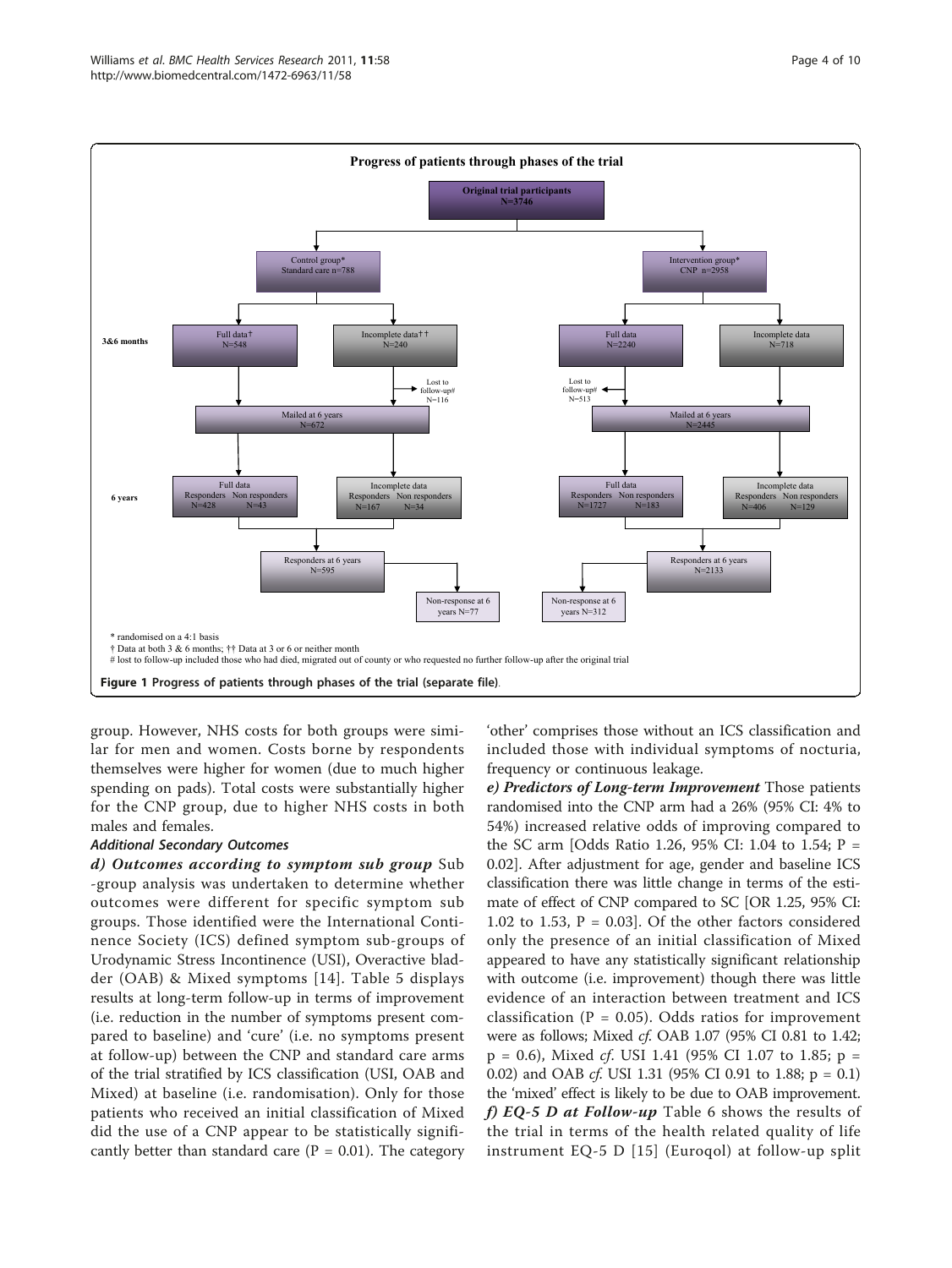:<br>88

|                                                                |                                                             | <b>RESPONDERS</b>                                    |                             | <b>NON- RESPONDERS</b> |                 |               |  |
|----------------------------------------------------------------|-------------------------------------------------------------|------------------------------------------------------|-----------------------------|------------------------|-----------------|---------------|--|
|                                                                | <b>Baseline characteristics of</b><br>responders at 6 years | Baseline characteristics of<br>responders at 6 years | Non-responders to follow-up | Do not mail            | <b>Migrants</b> | <b>Deaths</b> |  |
|                                                                | Intervention                                                | Standard care                                        |                             |                        |                 |               |  |
| Number of patients                                             | 2133                                                        | 595                                                  | 389                         | 107                    | 190             | 332           |  |
| Age group in years                                             |                                                             |                                                      |                             |                        |                 |               |  |
| 40-49 (%)                                                      | 429 (20%)                                                   | 125 (21%)                                            | 110 (29%)                   | 14 (13%)               | 49 (26%)        | 7(2%)         |  |
| 50-59 (%)                                                      | 644 (30%)                                                   | 164 (27%)                                            | 110 (29%)                   | 40 (37%)               | 61 (32%)        | 25 (7%)       |  |
| $60-69$ (%)                                                    | 638 (30%)                                                   | 183 (31%)                                            | 72 (19%)                    | 37 (35%)               | 46 (24%)        | 70 (21%)      |  |
| 70-79 (%)                                                      | 368 (17%)                                                   | 106 (18%)                                            | 69 (18%)                    | 13 (12%)               | 27 (14%)        | 139 (42%)     |  |
| $> 80$ (%)                                                     | 54 (3%)                                                     | 17 (3%)                                              | 28 (7%)                     | 3(3%)                  | 7(4%)           | 91 (27%)      |  |
| Female (%)                                                     | 1351 (63%)                                                  | 360 (60%)                                            | 259 (67%)                   | 70 (65%)               | 129 (68%)       | 130 (39%)     |  |
| Ethnic group                                                   |                                                             |                                                      |                             |                        |                 |               |  |
| white $(%)$                                                    | 2029 (95%)                                                  | 561 (94%)                                            | 346 (89%)                   | 92 (86%)               | 181 (95%)       | 324 (98%)     |  |
| Long-term illness (%)                                          | 773 (36%)                                                   | 211 (35%)                                            | 149 (38%)                   | 43 (40%)               | 58 (31%)        | 187 (56%)     |  |
| <b>Symptoms</b>                                                |                                                             |                                                      |                             |                        |                 |               |  |
| Leakage                                                        | 1713 (80%)                                                  | 470 (79%)                                            | 324 (83%)                   | 89 (83%)               | 158 (83%)       | 256 (77%)     |  |
| Frequency                                                      | 1121 (52%)                                                  | 280 (47%)                                            | 219 (56%)                   | 49 (46%)               | 99 (52%)        | 171 (51%)     |  |
| <b>Urgency</b>                                                 | 1359 (64%)                                                  | 401 (67%)                                            | 262 (67%)                   | 67 (63%)               | 115 (60%)       | 252 (76%)     |  |
| Nocturia                                                       | 714 (33%)                                                   | 205 (34%)                                            | 144 (37%)                   | 35 (33%)               | 66 (35%)        | 191 (57%)     |  |
| Mild or no problem                                             | 1158 (54%)                                                  | 326 (55%)                                            | 190 (49%)                   | 63 (59%)               | 101 (53%)       | 149 (45%)     |  |
| Impact-Median (IQR)                                            | 5(2, 10)                                                    | 4(2, 9)                                              | 6(2, 11)                    | 5(2, 11)               | 5(3, 11)        | 4(1, 10)      |  |
| Satisfied with current<br>urinary symptoms for rest<br>of life | 666 (31%)                                                   | 212 (36%)                                            | 92 (24%)                    | 26 (24%)               | 52 (27%)        | 110 (33%)     |  |

#### <span id="page-4-0"></span>Table 1 Baseline demographics and clinical characteristics of follow-up participants and non-responders to follow-up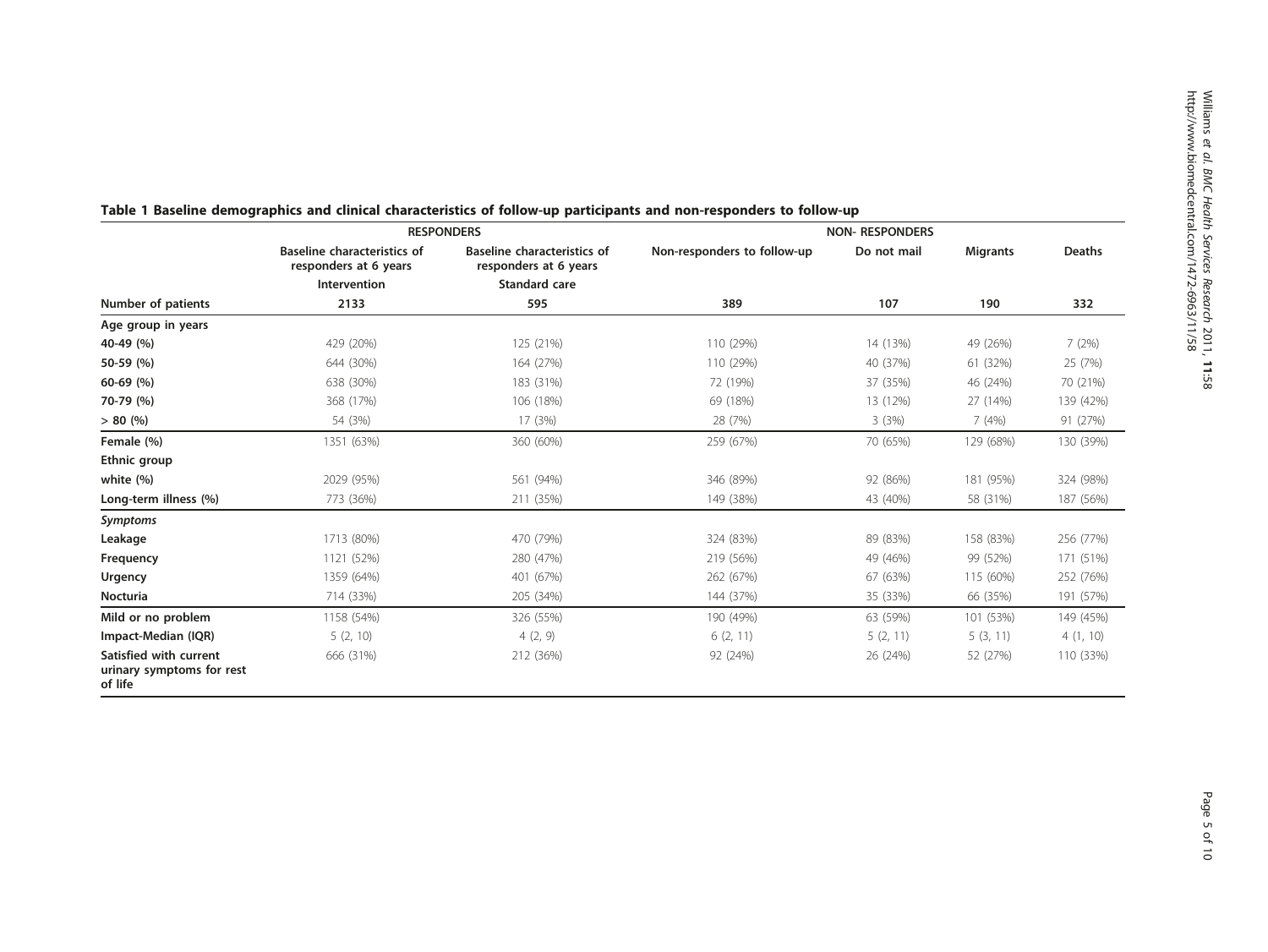|                                                    |                        | Intervention               |                                        |                            | <b>Standard care</b>                   | Difference (95% CI; P value)              |  |
|----------------------------------------------------|------------------------|----------------------------|----------------------------------------|----------------------------|----------------------------------------|-------------------------------------------|--|
|                                                    |                        | <b>Total</b><br>responders | Individuals with<br>symptoms/event (%) | <b>Total</b><br>responders | Individuals with<br>symptoms/event (%) |                                           |  |
| Improvement                                        | 3-months               | 2378                       | 1417 (60%)                             | 584                        | 281 (48%)                              | 11% (7 to 16; $P = \langle 0.001 \rangle$ |  |
|                                                    | 6 months               | 2201                       | 1369 (62%)                             | 536                        | 277 (52%)                              | 11% (6 to 15 P < 0.001)                   |  |
|                                                    | Long term<br>follow-up | 2045                       | 1530(72%)                              | 567                        | 380 (67%)                              | 5% (0.6 to 9; $P = 0.02$ )                |  |
| No symptoms<br>(cure)                              | 3-months               | 2378                       | 591 (25%)                              | 584                        | 88 (15%)                               | 10% (6% to 13%; $p < 0.001$ )             |  |
|                                                    | 6 months               | 2201                       | 624 (28%)                              | 536                        | 104 (19%)                              | 9% (5% to 13%; $p < 0.001$ )              |  |
|                                                    | Long term<br>follow-up | 2069                       | 643 (31%)                              | 571                        | 156 (27%)                              | 4% (-0.4 to 8; $P = 0.08$ )               |  |
| Leakage<br>(several times per<br>month or more)    | <b>Baseline</b>        | 2958                       | 2392 (82%)                             | 788                        | 618 (79%)                              |                                           |  |
|                                                    | 3 months               | 2483                       | 1567 (63%)                             | 612                        | 428 (70%)                              | $-7\%$ ( $-11\%$ to $-3\%$ ; p = 0.002)   |  |
|                                                    | 6 months               | 2235                       | 1362 (61%)                             | 546                        | 356 (65%)                              | $-4\%$ (-9% to 0%; p = 0.066)             |  |
|                                                    | Long term<br>follow-up | 2093                       | 1166 (56%)                             | 580                        | 334 (58%)                              | $-2\%$ (-6 to 3; P = 0.4)                 |  |
| Frequency<br>(hourly or more)                      | <b>Baseline</b>        |                            | 1563 (53%)                             |                            | 376 (48%)                              |                                           |  |
|                                                    | 3 months               | 2428                       | 723 (30%)                              | 598                        | 219 (37%)                              | $-7\%$ ( $-11\%$ to $-2\%$ ; p = 0.001)   |  |
|                                                    | 6 months               | 2231                       | 539 (24%)                              | 545                        | 182 (33%)                              | $-9\%$ (-14% to $-5\%$ ; p < 0.001)       |  |
|                                                    | Long term<br>follow-up | 2098                       | 290 (14%)                              | 576                        | 85 (15%)                               | $-1\%$ (-4 to 2; P = 0.6)                 |  |
| <b>Urgency</b><br>(very strong or<br>overwhelming) | <b>Baseline</b>        |                            | 1927 (65%)                             |                            | 529 (67%)                              |                                           |  |
|                                                    | 3 months               | 2503                       | 819 (33%)                              | 618                        | 248 (40%)                              | $-7\%$ ( $-12\%$ to $-3\%$ ; p = 0.001)   |  |
|                                                    | 6 months               | 2236                       | 682 (31%)                              | 546                        | 228 (42%)                              | $-11\%$ (-16% to $-7\%$ ; p < 0.001)      |  |
|                                                    | Long term<br>follow-up | 2108                       | 482 (23%)                              | 583                        | 153 (26%)                              | $-3\%$ ( $-7\%$ to 0.6%;p = 0.09)         |  |
| <b>Nocturia</b><br>(3 times per night<br>or more)  | <b>Baseline</b>        |                            | 1070 (36%)                             |                            | 285 (36%)                              |                                           |  |
|                                                    | 3 months               | 2502                       | 497 (20%)                              | 617                        | 164 (27%)                              | $-7\%$ (-11% to $-3\%$ ; p < 0.001)       |  |
|                                                    | 6 months               | 2236                       | 420 (19%)                              | 547                        | 133 (24%)                              | $-6\%$ (-9% to -2%; p = 0.004)            |  |
|                                                    | Long term<br>follow-up | 2106                       | 437 (21%)                              | 585                        | 135 (23%)                              | $-2\%$ (-6 to 2; P = 0.2)                 |  |

#### <span id="page-5-0"></span>Table 2 Number of individuals with each symptom and no symptoms at 3 months, 6 months and long term follow-up (6 years) by randomisation group

according to treatment arm and whether patients improved, remained the same or worsened at follow-up compared to baseline. There were no overall differences in EQ-5 D between the two treatment arms. Although there were no overall differences in terms of EQ-5 D between the two treatment arms, those patients who improved, i.e. had fewer or no symptoms at follow-up compared to baseline, had statistically higher EQ-5 D scores than those who did not, and this was seen in both treatment arms, although there was between patients who had improved or worsened -0.0036 (-0.06- 0.012, 0005) regardless of trial group.

## **Discussion**

#### Summary of main findings

In the original trial we had sufficient power to detect a clinically significant minimum difference in the proportion of individuals who improved their symptoms of 10% to be detected at the 1% significance level with 99% power. At 6 month follow-up we detected a difference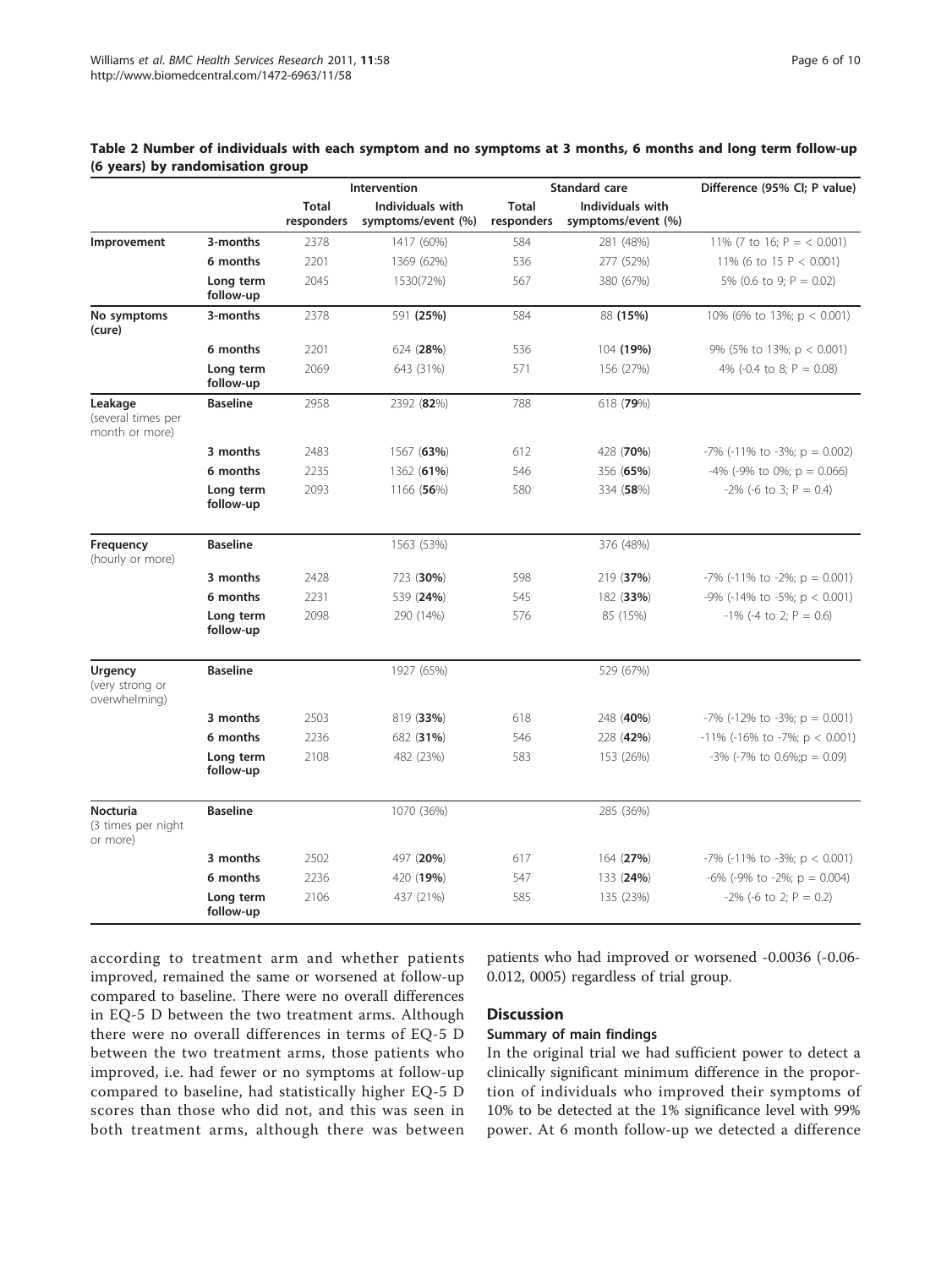|                                   | <b>Continence Nurse Practitioner</b> |                                     |                                | <b>Standard Care</b>                                     |                                  |  |
|-----------------------------------|--------------------------------------|-------------------------------------|--------------------------------|----------------------------------------------------------|----------------------------------|--|
|                                   | Total number of<br>individuals       | Number of individuals<br>with event | Total number of<br>individuals | Number of individuals<br>with event                      | Difference (95% CI; p-<br>value) |  |
|                                   |                                      |                                     | Mild or no problem             |                                                          |                                  |  |
| 3 months                          | 2468                                 | 819 (74%)                           | 614                            | 416 (68%)                                                | 6% (2% to 10%; $p = 0.003$ )     |  |
| 6 months                          | 2181                                 | 1721 (79%)                          | 545                            | 380 (70%)                                                | 9% (5% to 13%; $p < 0.001$ )     |  |
| Long term follow-<br>up (6 Years) | 2104                                 | 1474 (70%)                          | 589                            | 406 (69%)                                                | 1% (-3 to 5%; $p = 0.6$ )        |  |
|                                   |                                      |                                     |                                | Satisfied with current urinary symptoms for rest of life |                                  |  |
| 3 months                          | 2498                                 | 1294 (52%)                          | 618                            | 276 (45%)                                                | 7% (3% to 12%; $p = 0.001$ )     |  |
| 6 months                          | 2236                                 | 1428 (64%)                          | 546                            | 289 (53%)                                                | 11% (6% to 16%; $p < 0.001$ )    |  |
| Long term follow-<br>up (6 Years) | 2109                                 | 1152 (55%)                          | 591                            | 306 (52%)                                                | 3% (-2 to 7%; $P = 0.2$ )        |  |

<span id="page-6-0"></span>

| Table 3 Patient perception of problem and satisfaction with current urinary symptoms at 3 and 6 months and 6 years |  |  |
|--------------------------------------------------------------------------------------------------------------------|--|--|
| presented by randomisation group                                                                                   |  |  |

in improvement of 11% which met the criteria for clinical significance. By long term follow up we detected a 5% difference which whilst a statistically significant improvement did not reach our threshold for clinical significance. So, at 6 years, whilst the probability of SC being superior is less than 1%, so too is the probability of the difference being greater than 10% (compared with 67% at 6 months (Figure [2](#page-8-0)).

The improvements in the CNP group shown immediately post treatment (at 3 and 6 months) had decreased (by half) at long term follow up. The followup took place at 6 years therefore the annual 'drop off' of effect between the groups was approximately 1% each year.

### Comparison with existing literature

Although this trial has shown no clinically significant difference between treatment groups at 6 years, the statistically significant difference of 5% is an improvement on previous comparable trials which have shown no

difference at all at 6 years. Maintenance of effect is rarely seen in long term follow-up studies of conservative interventions for incontinence [[16\]](#page-8-0). Glazener et al 2005 [[17](#page-9-0)] in their 6 year follow-up of a randomised controlled trial of conservative management of postnatal urinary and faecal incontinence found no differences between their intervention and standard care groups at 6 years following a 1 year difference of 9%. Similarly Agur et al (2008) [[18\]](#page-9-0) in their eight year follow-up of an RCT of antenatal pelvic floor muscle training found no difference between the groups at follow-up.

#### Strengths and limitations of the study

This study gained a response rate of 87%, this was a high response rate compared to similar follow-ups at six years [[17](#page-9-0)].

Secondary outcomes of improvement in impact, perception of their problem and satisfaction with quality of life seen at 3 and 6 months were not maintained at long term follow-up.

|  |  | Table 4 Summary of costs collected retrospectively over the 6-month period prior to the follow-up study |  |
|--|--|---------------------------------------------------------------------------------------------------------|--|
|--|--|---------------------------------------------------------------------------------------------------------|--|

|               |                             | <b>CNP</b>                         | <b>SC</b>                          | CNP v SC |
|---------------|-----------------------------|------------------------------------|------------------------------------|----------|
| MALE          | Cost component              | Mean [SE] (95% CI)                 | Mean [SE] (95% CI)                 | P-value  |
|               | Total NHS (excl. P)         | 91.72 [45.00]<br>(3.42, 180.02)    | 61.61 [32.36]<br>$(-1.90, 125.11)$ | 0.2      |
|               | Total Own Borne             | 2.25 [5.09]<br>$(-7.73, 12.23)$    | 3.89 [4.40]<br>$(-4.75, 12.53)$    | 0.6      |
|               | Total NHS $+$ Own (excl. P) | 93.97 [48.17]<br>$(-0.55, 188.49)$ | 65.50 [36.43]<br>$(-5.99, 136.99)$ | 0.3      |
| <b>FEMALE</b> | Cost component              | Mean [SE] (95% CI)                 | Mean [SE] (95% CI)                 | P-value  |
|               | <b>Total NHS</b>            | 84.96 [28.29]<br>(29.48, 140.44)   | 60.00 [10.40]<br>(39.61, 80.39)    | 0.2      |
|               | Total Own Borne             | 29.22 [6.63]<br>(16.22, 42.21)     | 27.67 [5.86]<br>(16.18, 39.16)     | 0.6      |
|               | Total NHS + Own             | 114.18 [29.18]<br>(56.95, 171.40)  | 87.67 [12.36]<br>(63.44, 111.91)   | 0.2      |

Updated cost analysis using multiple imputation to deal with missing data (covariates used to impute: 4 urinary symptoms (urgency, leakage, nocturia and frequency), number of symptoms, age, body mass index & EQ-5D).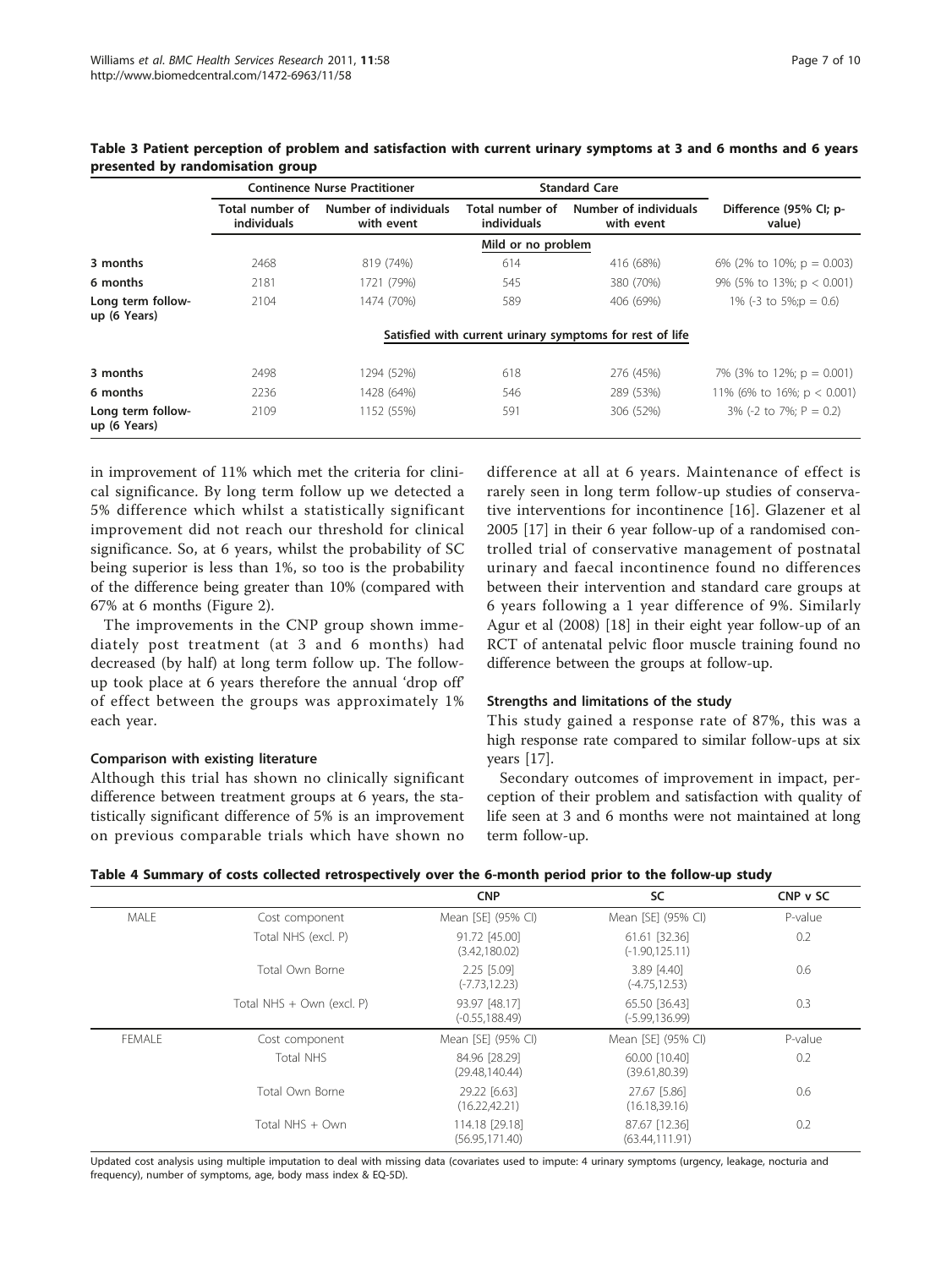|                  | <b>CNP</b>  |                      | SC        |                     | Difference (95% CI)              | P-value for Interaction |  |
|------------------|-------------|----------------------|-----------|---------------------|----------------------------------|-------------------------|--|
|                  | Total       | Events (%)           | Total     | Events (%)          |                                  |                         |  |
| Improvement      |             |                      |           |                     |                                  |                         |  |
| <b>USI</b>       | 233         | 158 (68)             | 56        | 35(63)              | 5% (-9 to 19)                    |                         |  |
| OAB              | 358         | 254 (71)             | 123       | 96 (78)             | $-7\%$ (16 to 2)                 | 0.05                    |  |
| Mixed<br>Other * | 1109<br>315 | 832 (75)<br>202 (64) | 297<br>84 | 200 (67)<br>46 (55) | 8% (2 to 14)<br>9% (-3 to 21)    |                         |  |
| Cure             |             |                      |           |                     |                                  |                         |  |
| USI              | 235         | 105 (45)             | 56        | 19 (34)             | 11% (-3 to 24)                   |                         |  |
| OAB              | 363         | 94 (26)              | 124       | 40 (32)             | $-6\%$ ( $-16$ to 3)             | 0.06                    |  |
| Mixed<br>Other * | 1120<br>316 | 261(23)<br>165 (52)  | 300<br>84 | 63(21)<br>33 (39)   | $2\%$ (-3 to 8)<br>13% (1 to 25) |                         |  |

<span id="page-7-0"></span>

|  |  | Table 5 Baseline classification and outcome at long-term follow-up |  |  |  |  |
|--|--|--------------------------------------------------------------------|--|--|--|--|
|--|--|--------------------------------------------------------------------|--|--|--|--|

\*Includes those with nocturia, frequency or continuous leakage.

For costs at follow-up our most notable finding was that NHS costs in the CNP arm were higher than those in the SC arm, though not significantly so. This finding was surprising given the lack of differences found in the other variables examined in the course of this study. However, this may be due to the fact that those in the CNP arm were familiar with seeking and obtaining specialist help with their urinary symptoms. A higher propensity to seek primary care contacts may in turn lead to more referrals to secondary care and more inpatient care and surgeries. There were no differences in individuals own borne costs suggesting that measures taken by individuals to manage their own symptoms were similar in the two groups. We found that NHS costs were similar for men and women. We were able to exclude many prostate related costs from our calculations as we could identify prostate related inpatient stays and drug usage from our estimates (including these would increase NHS costs from £92 to £123). Some of the costs related to male urinary symptoms would still be related to prostate conditions however as the reasons for services such as contact with GP may not be related to the underlying condition.

Since the 2002 publication of the ICS standardisation document [\[14\]](#page-8-0) the symptom subgroups of USI, OAB and mixed have become more established and we wanted to explore whether long term outcomes varied according to these subgroups. If certain subgroups of individuals did better at long term follow-up than others, future services could specifically identify and target these groups for services in the future. We only found that those individuals initially classified with 'mixed' incontinence did statistically better in the CNP arm. This may be due to the nature of the service which was better able to provide more complex care tackling more than one problem and following up outcomes to amend treatment interventions in a way that standard care is less able to do. In addition mixed symptoms tend to be more severe and may have responded well to the comprehensive CNP service.

At long term follow-up there is the potential risk of contamination between treatment arms once a trial is finished. This was not the case in this study as the CNP service was specifically set up for study purposes and funding of the service was not possible following completion of the research programme. The availability of generic continence services post trial for each group was identical. Whilst these services would draw on the education and experience of nurses trained within the trial programme, there was no possibility that those from standard care would have access to the successful service and could be contaminated.

Although the study was not explicitly designed as a cluster randomised trial, 220 (8%) patients were in the

Table 6 EQ-5 D at follow-up according to treatment arm and improvement at follow-up

|                               | <b>CNP</b> |                                |     | SC           |      | Overall                                  |
|-------------------------------|------------|--------------------------------|-----|--------------|------|------------------------------------------|
|                               | n          | Mean (SE)                      | n   | Mean (SE)    | n    | Mean (SE)                                |
| Improved                      | 1441       | 0.720(0.007)                   | 370 | 0.724(0.014) | 1811 | 0.721(0.010)                             |
| Same                          | 436        | 0.705(0.014)                   | 150 | 0.716(0.022) | 736  | 0.685(0.011)                             |
| Worse                         | 118        | 0.611(0.029)                   | 32  | 0.536(0.056) |      |                                          |
| Overall                       | 2074       | 0.710(0.006)                   | 577 | 0.701(0.012) |      |                                          |
| Difference (95% CI & P-value) |            | $0.008$ (-0.018 to 0.034; 0.5) |     |              |      | $-0.036$ ( $-0.060$ to $-0.012$ ; 0.005) |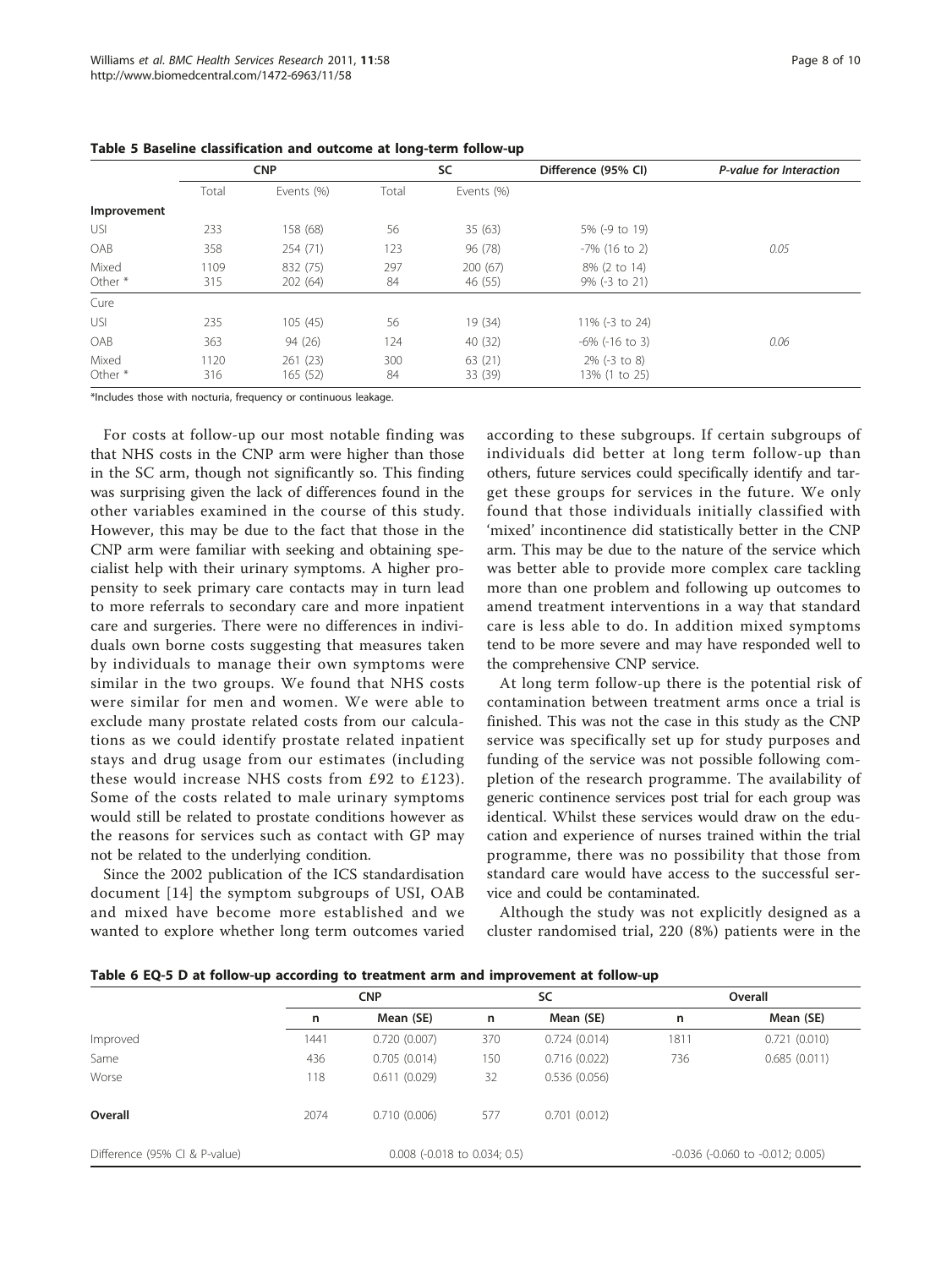<span id="page-8-0"></span>

same household, i.e. 110 household pairs. The reduction in power due to this cluster was minimal - the study was designed to have over 95% power in order to adequately power a number of small embedded trials. In order to assess any impact on the results, a logistic regression model for the primary outcome (improvement compared to baseline) and which allowed for the effect of clustering was used. This gave identical results to those presented.

We were also interested to know whether there were any specific predictors of improvement, that again would enable service providers to target services of the future to specific groups, however there were no clear predictors of improvement.

## Conclusions

This is the first study to examine the long term effectiveness of a nurse led service on storage symptoms. The modest effects shown at long term follow up indicate a drop-off of effect with time which is likely to be related to the fact that the interventions taught at the initial intervention needed to be continued or periodically reinforced e.g. pelvic floor exercises and bladder training. By implementing the initial interventions and then offering periodic 'top-ups' in the form of nurse contacts with patients to reinforce teaching on bladder training, fluid and diet advice and pelvic floor exercises, a lasting effect may be achieved. Such suggestions would need to be rigorously tested as part of a RCT with a full economic evaluation, following exploratory work on the potential components of the proposed 'top-ups'.

#### Acknowledgements

This study was funded by the Medical Research Council G0300835. KRA is partially supported as a NIHR Senior Investigator (NI-SI-0508-10061). Study Sponsor: University of Leicester

#### Author details

<sup>1</sup>Department of Health Sciences, University of Leicester, 22-28 Princess Road West, Leicester LE1 6TP, UK. <sup>2</sup>Mid Yorkshire Hospitals, Aberford Road, Wakefield,WF1 4DG, UK. <sup>3</sup>Wessex Institute University of Southampton,Alpha House, Enterprise Rd,Southampton Science Park, Chilworth, Southampton SO16 7NS, UK. <sup>4</sup>University of Glamorgan, UK. Glyntaff Campus, Pontypridd CF37 1DL, UK.

#### Authors' contributions

KSW, KA, CMcG, RPA, DT, NC, and CS contributed to the design of the study, and KSW supervised the execution of the study and data collection. DC coordinated and undertook data collection and data entry. KRA, NC, DC, KSW, DAT, analysed the data. All authors were actively involved in checking the data and critical revisions to the manuscript, which was drafted by all authors.

#### Competing interests

The authors declare that they have no competing interests.

#### Received: 12 May 2010 Accepted: 14 March 2011 Published: 14 March 2011

#### References

- 1. Abrams P, Cardozo L, Khoury S, Wein A: Incontinence: 3rd International Consultation on Incontinence, 2004 Volume 1; Basics and Evaluation. 2005 France: Health Publication Ltd; 2005.
- 2. McGrother CW, Donaldson MMK, Shaw C, Matthews RJ, Hayward TA Dallosso HM, et al: [Storage Symptoms of the Bladder: Prevalence, Incidence](http://www.ncbi.nlm.nih.gov/pubmed/15049987?dopt=Abstract) [and Need for Services in the Uk.](http://www.ncbi.nlm.nih.gov/pubmed/15049987?dopt=Abstract) BJU International 2004, 93(6):763-769.
- 3. Turner DA, Shaw C, McGrother CW, Dallosso HM, Cooper NJ: [The Cost of](http://www.ncbi.nlm.nih.gov/pubmed/15180616?dopt=Abstract) [Clinically Significant Urinary Storage Symptoms for Community Dwelling](http://www.ncbi.nlm.nih.gov/pubmed/15180616?dopt=Abstract) [Adults in the Uk.](http://www.ncbi.nlm.nih.gov/pubmed/15180616?dopt=Abstract) BJU International 2004, 93(9):1246-1252.
- 4. O'Brien J, Austin M, Sethi P, O'Boyle P: [Urinary-incontinence prevalence,](http://www.ncbi.nlm.nih.gov/pubmed/1747675?dopt=Abstract) [need for treatment, and effectiveness of intervention by nurse.](http://www.ncbi.nlm.nih.gov/pubmed/1747675?dopt=Abstract) British Medical Journal 1991, 303(6813):1308-1312.
- 5. O'Brien J, Long H: [Urinary incontinence long-term effectiveness of](http://www.ncbi.nlm.nih.gov/pubmed/7488903?dopt=Abstract) [nursing intervention in primary care.](http://www.ncbi.nlm.nih.gov/pubmed/7488903?dopt=Abstract) British Medical Journal 1995, 311(7014):1208.
- 6. Williams KS, Assassa RP, Cooper NJ, Turner DA, Shaw C, Abrams KR, et al: [Clinical and cost-effectiveness of a new nurse-led continence service: A](http://www.ncbi.nlm.nih.gov/pubmed/16176737?dopt=Abstract) [randomised controlled trial.](http://www.ncbi.nlm.nih.gov/pubmed/16176737?dopt=Abstract) British Journal of General Practice 2005, 55(518):696-703.
- 7. Shaw C, Matthews RJ, Perry SI, Assassa RP, Williams K, McGrother C, et al: [Validity and reliability of an interviewer-administered questionnaire to](http://www.ncbi.nlm.nih.gov/pubmed/12133054?dopt=Abstract) [measure the severity of lower urinary tract symptoms of storage](http://www.ncbi.nlm.nih.gov/pubmed/12133054?dopt=Abstract) [abnormality: the Leicester Urinary Symptom Questionnaire.](http://www.ncbi.nlm.nih.gov/pubmed/12133054?dopt=Abstract) BJU International 2002, 90(3):205-215.
- 8. Shaw C, Matthews RJ, Perry SI, Williams K, Spiers N, Assassa RP, et al: [Validity and Reliability of a Questionnaire to Measure the Impact of](http://www.ncbi.nlm.nih.gov/pubmed/15098218?dopt=Abstract) [Lower Urinary Tract Symptoms on Quality of Life: the Leicester Impact](http://www.ncbi.nlm.nih.gov/pubmed/15098218?dopt=Abstract) [Scale.](http://www.ncbi.nlm.nih.gov/pubmed/15098218?dopt=Abstract) Neurourology and Urodynamics 2004, 23(3):229-236.
- 9. Curtis L: Unit costs of health and social care. Canterbury: PSSRU, University of Kent; 2007.
- 10. NHS Reference costs 2006/7. Department of Health 2008 cited 2008 Nov. 26]. [\[http://www.dh.gov.uk/en/Publicationsandstatistics/Publications/](http://www.dh.gov.uk/en/Publicationsandstatistics/Publications/PublicationsPolicyAndGuidance/DH_082571) [PublicationsPolicyAndGuidance/DH\\_082571](http://www.dh.gov.uk/en/Publicationsandstatistics/Publications/PublicationsPolicyAndGuidance/DH_082571)].
- 11. British National Formulary 52. BMJ publishing group and RPS Publishing, London; 2006.
- 12. Retail Price Index. NationalStatistics 2008 [[http://www.statistics.gov.uk/cci/](http://www.statistics.gov.uk/cci/nugget.asp?ID=21) [nugget.asp?ID=21\]](http://www.statistics.gov.uk/cci/nugget.asp?ID=21).
- 13. Royston P: Multiple imputation of missing values: further update of ice, with an emphasis on interval censoring. Stata Journal 2007, 7(4):445-464.
- 14. Abrams P, Cardozo L, Fall M, Griffiths D, Rosier P, Ulmsten U, et al: [The](http://www.ncbi.nlm.nih.gov/pubmed/11857671?dopt=Abstract) [standardisation of terminology of lower urinary tract function: report](http://www.ncbi.nlm.nih.gov/pubmed/11857671?dopt=Abstract) [from the Standardisation Sub-committee of the International](http://www.ncbi.nlm.nih.gov/pubmed/11857671?dopt=Abstract) [Continence Society.](http://www.ncbi.nlm.nih.gov/pubmed/11857671?dopt=Abstract) Neurourol Urodyn 2002, 21:167-178.
- 15. Brooks R: EuroQol: [the current state of play.](http://www.ncbi.nlm.nih.gov/pubmed/10158943?dopt=Abstract) Health Policy 1996, 37(1):53-72.
- 16. Emmett CLMA, Peters TJ, Fahey T: Three-year follow-up of a factorial ramdomised controlled trial of two decision aids for newly diagnosed hypertensive patients. British Journal General Practice 2005, 55:551-553.